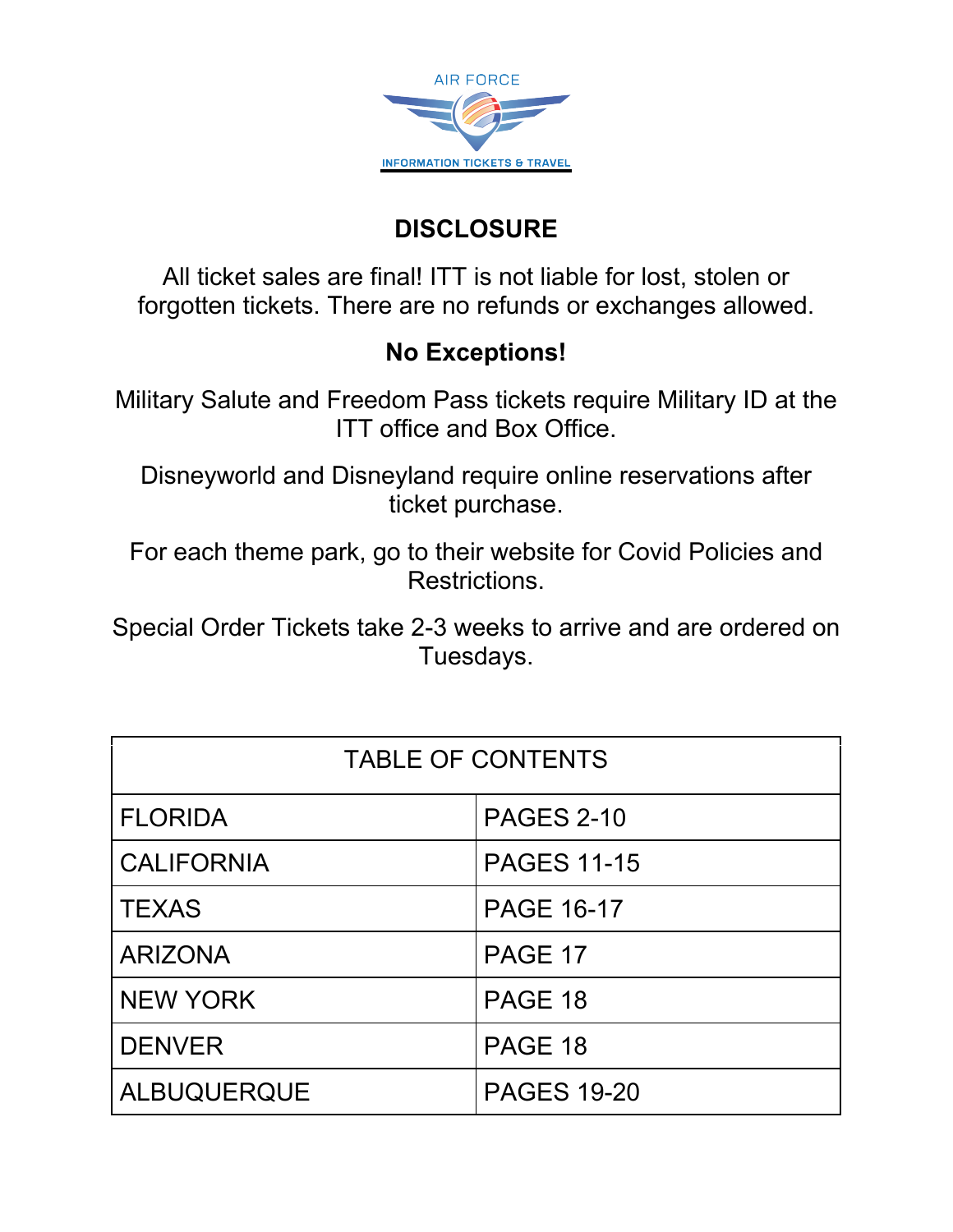# **WALT DISNEY WORLD**

#### \*ALL DISNEY WORLD TICKETS HAVE ONE DAY TURN AROUND\*

#### **DISNEY WORLD MILITARY SALUTE 2022**

#### **ITT will no longer be selling Genie + - Disney World Only!**

#### **All Genie + purchases will be at their box office!!**

Military Salute 2022 Valid ONLY with Military ID at time of Purchase and Activation(Sponsor or Spouse ID ONLY but NOT BOTH). Limit 6 Per Year.

Visit Disneyworld.disney.go.com for rules and regulations. **This Promotion will run during 11/16/21 thru 12/16/22.**

| <b>CODE</b>  | <b>TICKET DESCRIPTION</b>                              | <b>ITT PRICE</b> |
|--------------|--------------------------------------------------------|------------------|
| <b>DKM0E</b> | 4 Day Salute Park Hopper - Exch 22                     | \$329.00         |
| <b>DMM0E</b> | 4 Day Salute Park Hopper Plus = (Water Park) Exch. '22 | \$359.00         |
| <b>EKM0E</b> | 5 Day Salute Park Hopper Exch +22                      | \$349.00         |
| <b>EMM0E</b> | 5 Day Salute Park Hopper Plus = (Water Park) Exch '22  | \$379.00         |

#### **BLACK OUT DATES: 12/17/22 thru 12/31/22**

# **AIR FORCE**

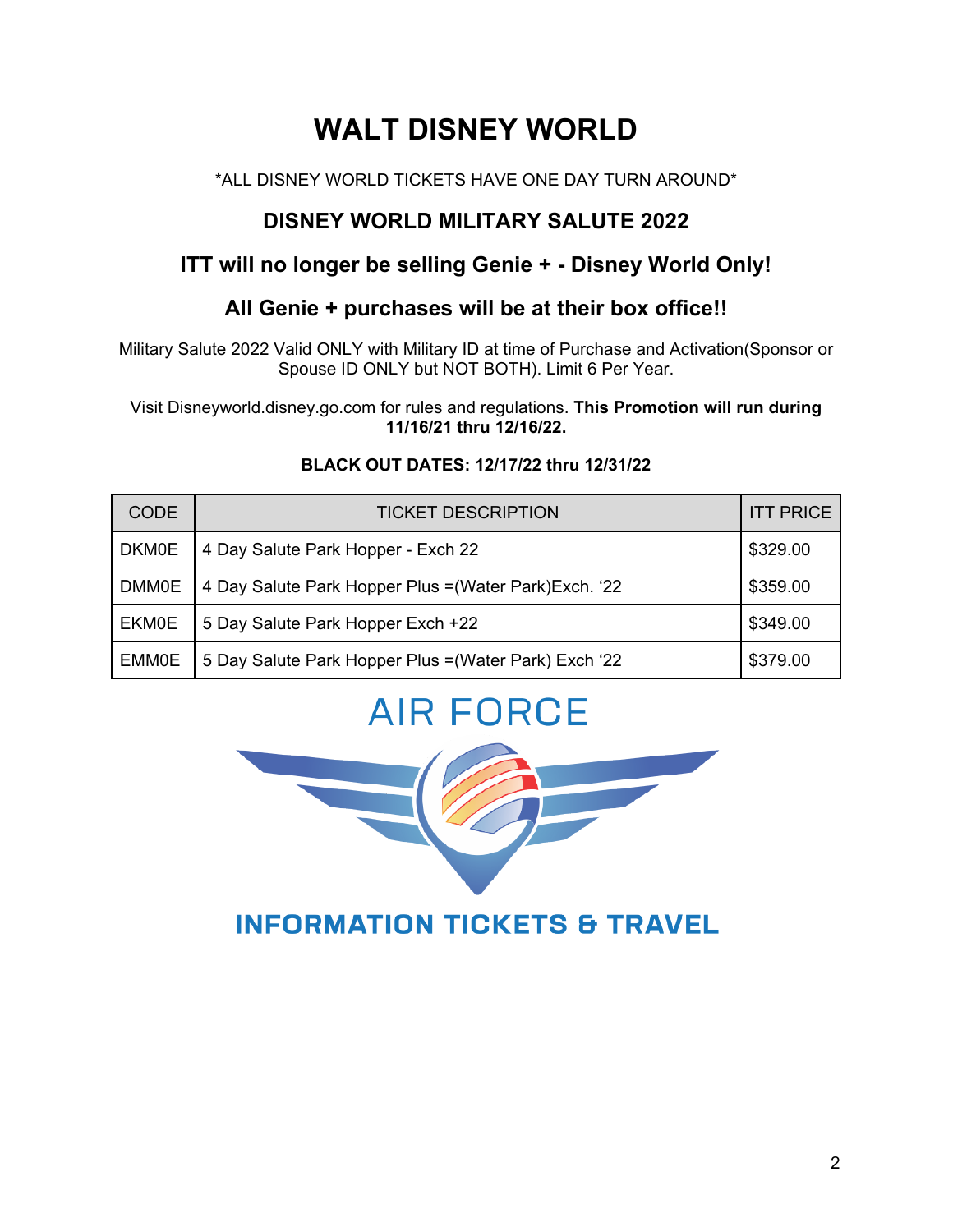#### **DISNEY WORLD 1 PARK PER DAY**

Good for 1 Park Per Day. Good for all 4 Walt Disney World Parks: Magic Kingdom, Animal Kingdom, Disney's Hollywood Studios or Epcot.

| <b>CODE</b> | <b>TICKET DESCRIPTION</b>                   | <b>ITT PRICE</b> |
|-------------|---------------------------------------------|------------------|
| 1JMPA       | 1 Day 1 Park Adult                          | \$139.00         |
| 1JMPB       | 1 Day 1 Park Child                          | \$134.00         |
| 1LMPA       | 1 Day 1 Park Adult + Water Park & Fun Combo | \$209.00         |
| 1LMPB       | 1 Day 1 Park Child +Water Park & Fun Combo  | \$204.00         |
| 2JMPA       | 2 Day 1 Park Adult                          | \$216.00         |
| 2JMPB       | 2 Day 1 Park Child                          | \$205.00         |
| 2LMPA       | 2 Day 1 Park Adult +Water Park & Fun Combo  | \$287.00         |
| 2LMPB       | 2 Day 1 Park Child + Water Park & Fun Combo | \$277.00         |
| 3JMPA       | 3 Day 1 Park Adult                          | \$318.00         |
| 3JMPB       | 3 Day 1 Park Child                          | \$302.00         |
| 3LMPA       | 3 Day 1 Park Adult + Water Park & Fun Combo | \$388.00         |
| 3LMPB       | 3 Day 1 Park Child + Water Park & Fun Combo | \$373.00         |
| 4JMPA       | 4 Day 1 Park Adult                          | \$422.00         |
| 4JMPB       | 4 Day 1 Park Child                          | \$405.00         |
| 4LMPA       | 4 Day 1 Park Adult + Water Park & Fun Combo | \$493.00         |
| 4LMPB       | 4 Day 1 Park Child + Water Park & Fun Combo | \$475.00         |
| 5JMPA       | 5 Day 1 Park Adult                          | \$455.00         |
| 5JMPB       | 5 Day 1 Park Child                          | \$436.00         |
| 5LMPA       | 5 Day 1 Park Adult + Water Park & Fun Combo | \$526.00         |
| 5LMPB       | 5 Day 1 Park Child +Water Park & Fun Combo  | \$506.00         |
| 6JMPA       | 6 Day 1 Park Adult                          | \$469.00         |
| 6JMPB       | 6 Day 1 Park Child                          | \$449.00         |

#### **Adult 10+ // Child 3-9**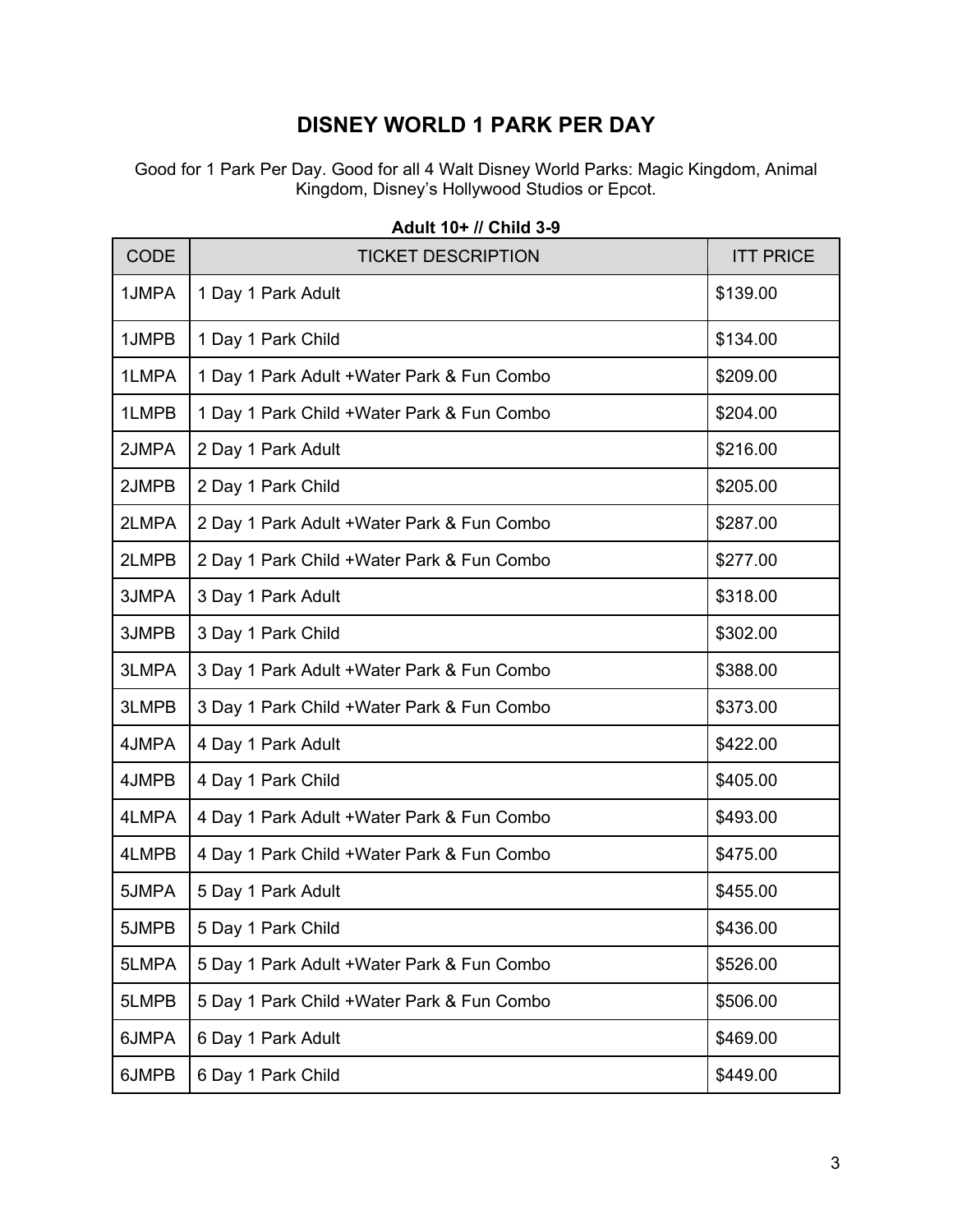| 6LMPA        | 6 Day 1 Park Adult + Water Park & Fun Combo | \$540.00 |
|--------------|---------------------------------------------|----------|
| 6LMPB        | 6 Day 1 Park Child + Water Park & Fun Combo | \$519.00 |
|              |                                             |          |
|              | <b>1 Park Per Day Continued</b>             |          |
| 7JMPA        | 7 Day 1 Park Adult                          | \$482.00 |
| 7JMPB        | 7 Day 1 Park Child                          | \$462.00 |
| 7LMPA        | 7 Day 1 Park Adult +Water Park & Fun Combo  | \$553.00 |
| 7LMPB        | 7 Day 1 Park Child +Water Park & Fun Combo  | \$532.00 |
| 8JMPA        | 8 Day 1 Park Adult                          | \$507.00 |
| 8JMPB        | 8 Day 1 Park Child                          | \$486.00 |
| 8LMPA        | 8 Day 1 Park Adult + Water Park & Fun Combo | \$579.00 |
| 8LMPB        | 8 Day 1 Park Child + Water Park & Fun Combo | \$557.00 |
| 9JMPA        | 9 Day 1 Park Adult                          | \$529.00 |
| 9JMPB        | 9 Day 1 Park Child                          | \$506.00 |
| 9LMPA        | 9 Day 1 Park Adult + Water Park & Fun Combo | \$599.00 |
| 9LMPB        | 9 Day 1 Park Child +Water Park & Fun Combo  | \$577.00 |
| <b>ZJMPA</b> | 10 Day 1 Park Adult                         | \$549.00 |
| <b>ZJMPB</b> | 10 Day 1 Park Child                         | \$526.00 |
| <b>ZLMPA</b> | 10 Day 1 Park Adult +Water Park & Fun Combo | \$619.00 |
| <b>ZLMPB</b> | 10 Day 1 Park Child +Water Park & Fun Combo | \$596.00 |

# **AIR FORCE**

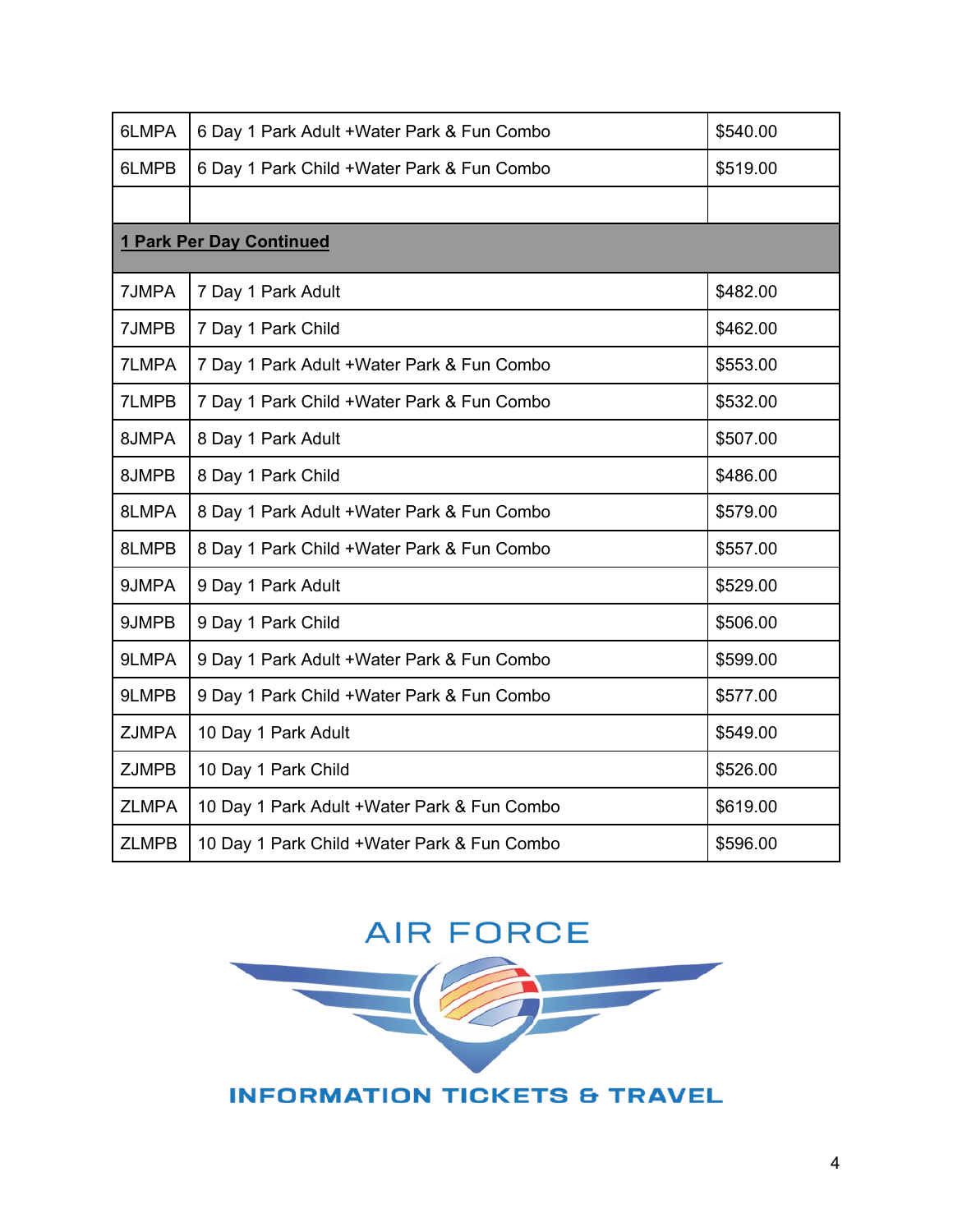# **AIR FORCE**

# **INFORMATION TICKETS & TRAVEL**

| <b>CODE</b> | TICKET DESCRIPTION                          | <b>ITT PRICE</b> |
|-------------|---------------------------------------------|------------------|
| 1KMPA       | 1 Day Hopper Adult                          | \$204.00         |
| 1KMPB       | 1 Day Hopper Child                          | \$199.00         |
| 1MMPA       | 1 Day Hopper Adult + Water Park & Fun Combo | \$224.00         |
| 1MMPB       | 1 Day Hopper Child +Water Park & Fun Combo  | \$219.00         |
| 2KMPA       | 2 Day Hopper Adult                          | \$292.00         |
| 2KMPB       | 2 Day Hopper Child                          | \$282.00         |
| 2MMPA       | 2 Day Hopper Adult +Water Park & Fun Combo  | \$313.00         |
| 2MMPB       | 2 Day Hopper Child +Water Park & Fun Combo  | \$302.00         |
| 3KMPA       | 3 Day Hopper Adult                          | \$394.00         |
| 3KMPB       | 3 Day Hopper Child                          | \$378.00         |
| 3MMPA       | 3 Day Hopper Adult +Water Park & Fun Combo  | \$414.00         |
| 3MMPB       | 3 Day Hopper Child +Water Park & Fun Combo  | \$398.00         |
| 4KMPA       | 4 Day Hopper Adult                          | \$508.00         |
| 4KMPB       | 4 Day Hopper Child                          | \$491.00         |

#### **DISNEY WORLD PARK HOPPER TICKETS**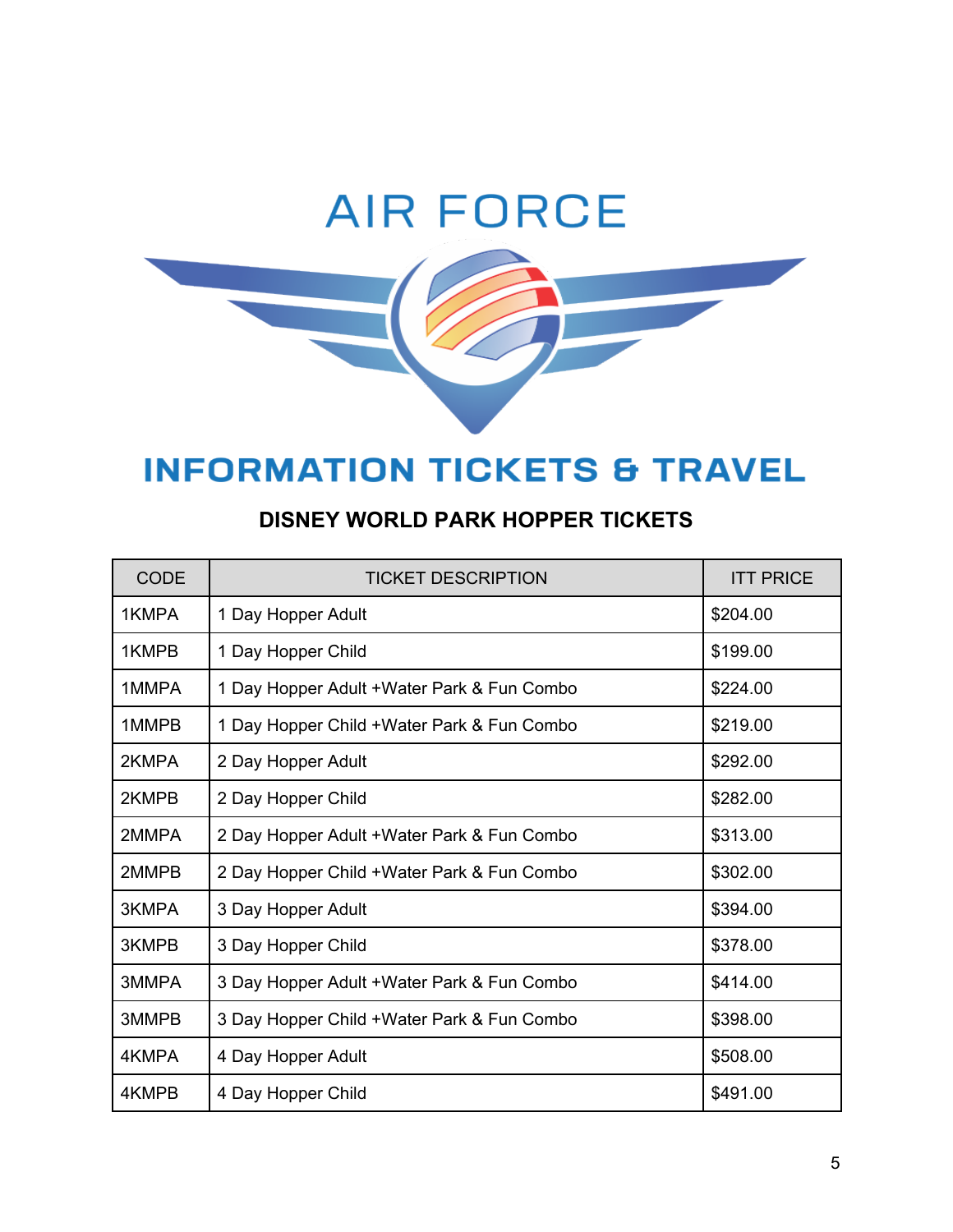| 4MMPA        | 4 Day Hopper Adult + Water Park & Fun Combo  | \$529.00 |
|--------------|----------------------------------------------|----------|
| 4MMPB        | 4 Day Hopper Child +Water Park & Fun Combo   | \$510.00 |
| 5KMPA        | 5 Day Hopper Adult                           | \$541.00 |
| 5KMPB        | 5 Day Hopper Child                           | \$521.00 |
| 5MMPA        | 5 Day Hopper Adult + Water Park & Fun Combo  | \$561.00 |
| 5MMPB        | 5 Day Hopper Child +Water Park & Fun Combo   | \$542.00 |
| 6KMPA        | 6 Day Hopper Adult                           | \$554.00 |
| 6KMPB        | 6 Day Hopper Child                           | \$535.00 |
| 6MMPA        | 6 Day Hopper Adult +Water Park & Fun Combo   | \$575.00 |
| 6MMPB        | 6 Day Hopper Child +Water Park & Fun Combo   | \$554.00 |
| 7KMPA        | 7 Day Hopper Adult                           | \$568.00 |
| 7KMPB        | 7 Day Hopper Child                           | \$548.00 |
| 7MMPA        | 7 Day Hopper Adult + Water Park & Fun Combo  | \$588.00 |
| 7MMPB        | 7 Day Hopper Child +Water Park & Fun Combo   | \$568.00 |
| 8KMPA        | 8 Day Hopper Adult                           | \$593.00 |
| 8KMPB        | 8 Day Hopper Child                           | \$572.00 |
| 8MMPA        | 8 Day Hopper Adult +Water Park & Fun Combo   | \$614.00 |
| 8MMPB        | 8 Day Hopper Child +Water Park & Fun Combo   | \$592.00 |
| 9KMPA        | 9 Day Hopper Adult                           | \$615.00 |
| 9KMPB        | 9 Day Hopper Child                           | \$592.00 |
| 9MMPA        | 9 Day Hopper Adult + Water Park & Fun Combo  | \$635.00 |
| 9MMPB        | 9 Day Hopper Child +Water Park & Fun Combo   | \$613.00 |
| <b>ZKMPA</b> | 10 Day Hopper Adult                          | \$635.00 |
| <b>ZKMPB</b> | 10 Day Hopper Child                          | \$612.00 |
| <b>ZMMPA</b> | 10 Day Hopper Adult + Water Park & Fun Combo | \$654.00 |
| <b>ZMMPB</b> | 10 Day Hopper Child +Water Park & Fun Combo  | \$631.00 |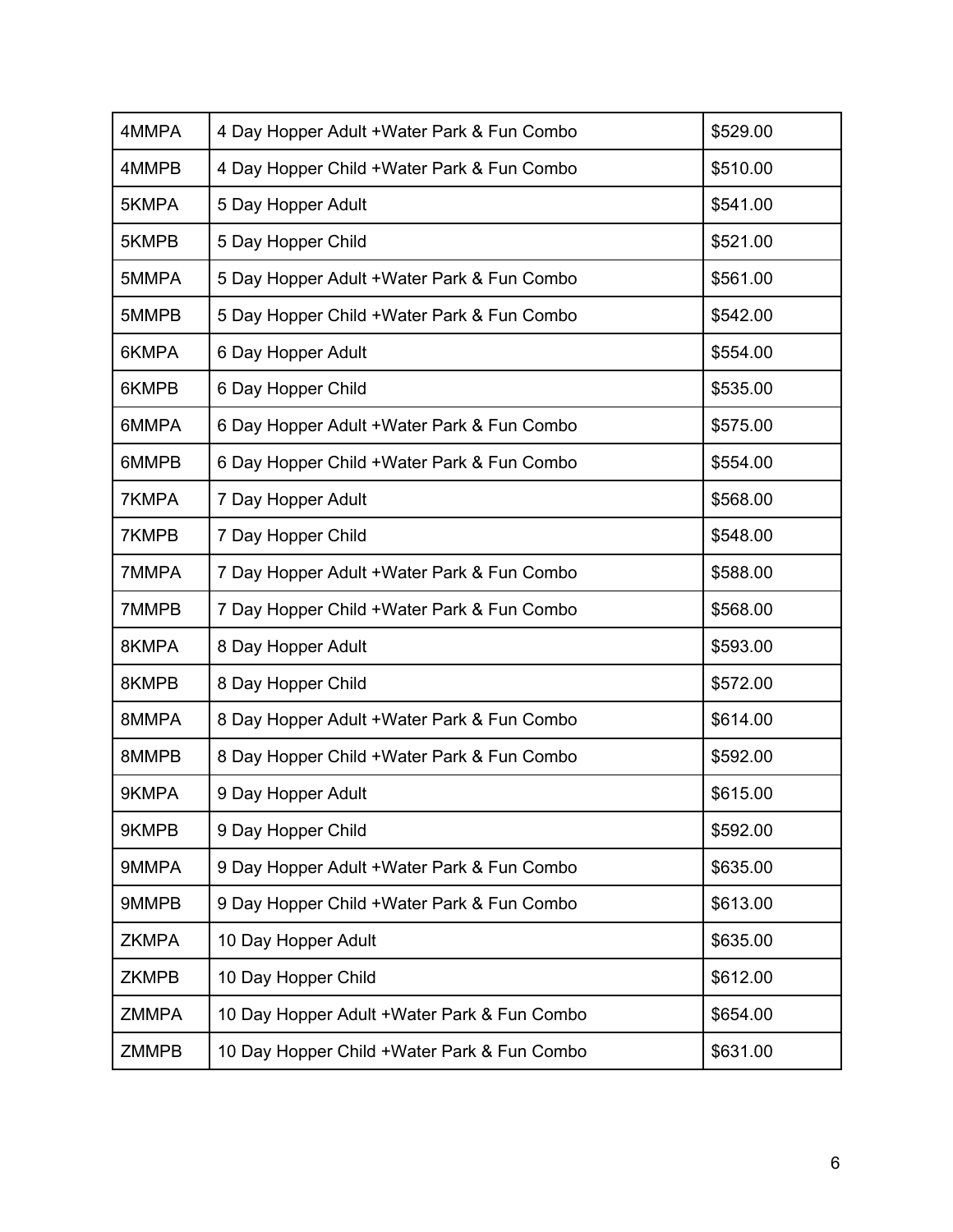# **UNIVERSAL STUDIOS ORLANDO RESORT**

Park to Park Ticket- You can visit Multiple parks in a day. **\*TO RIDE THE HOGWARTS EXPRESS YOU MUST HAVE A PARK TO PARK TICKET!\***

#### **UNIVERSAL ORLANDO MILITARY FREEDOM PASS**

Ticket requires Valid Military ID or DOD ID at the Gate. Limit 6 Per Year. Multiple Day Use Ticket. Good until 12/31/22.

| Military 2 Park Tickets include Universal Studios and Island of Adventure.                                      |                                                            |                  |
|-----------------------------------------------------------------------------------------------------------------|------------------------------------------------------------|------------------|
| <b>CODE</b>                                                                                                     | <b>TICKET DESCRIPTION</b>                                  | <b>ITT PRICE</b> |
| N806                                                                                                            | 2 Park- Park to Park Military /DOD Employee Adult ages 10+ | \$200.00         |
| N807                                                                                                            | 2 Park- Park to Park Military /DOD Employee Child ages 3-9 | \$195.00         |
| Military 3 Park Tickets include Universal Studios, Islands of Adventure and<br><b>Volcano Bay (Water Park).</b> |                                                            |                  |
| N808                                                                                                            | 3 Park- Park to Park Military /DOD Employee Adult ages 10+ | \$235.00         |
| N809                                                                                                            | 3 Park- Park to Park Military /DOD Employee Child ages 3-9 | \$230.00         |

#### **UNIVERSAL ORLANDO REGULAR TICKETS**

\*\*Tickets below Require No Military ID\*\*

| 2 Parks Tickets include Universal Studios and Islands of Adventure<br><b>Adult 10+ // Child 3-9</b> |                                |                  |
|-----------------------------------------------------------------------------------------------------|--------------------------------|------------------|
| <b>CODE</b>                                                                                         | <b>TICKET DESCRIPTION</b>      | <b>ITT PRICE</b> |
| N <sub>156</sub>                                                                                    | 2 Park / 1 Day Adult (Anytime) | \$164.00         |
| N <sub>157</sub>                                                                                    | 2 Park / 1 Day Child (Anytime) | \$159.00         |
| N <sub>160</sub>                                                                                    | 2 Park / 2 Day Adult           | \$262.00         |
| N <sub>161</sub>                                                                                    | 2 Park/ 2 Day Child            | \$252.00         |
| N <sub>164</sub>                                                                                    | 2 Park / 3 Day Adult           | \$278.00         |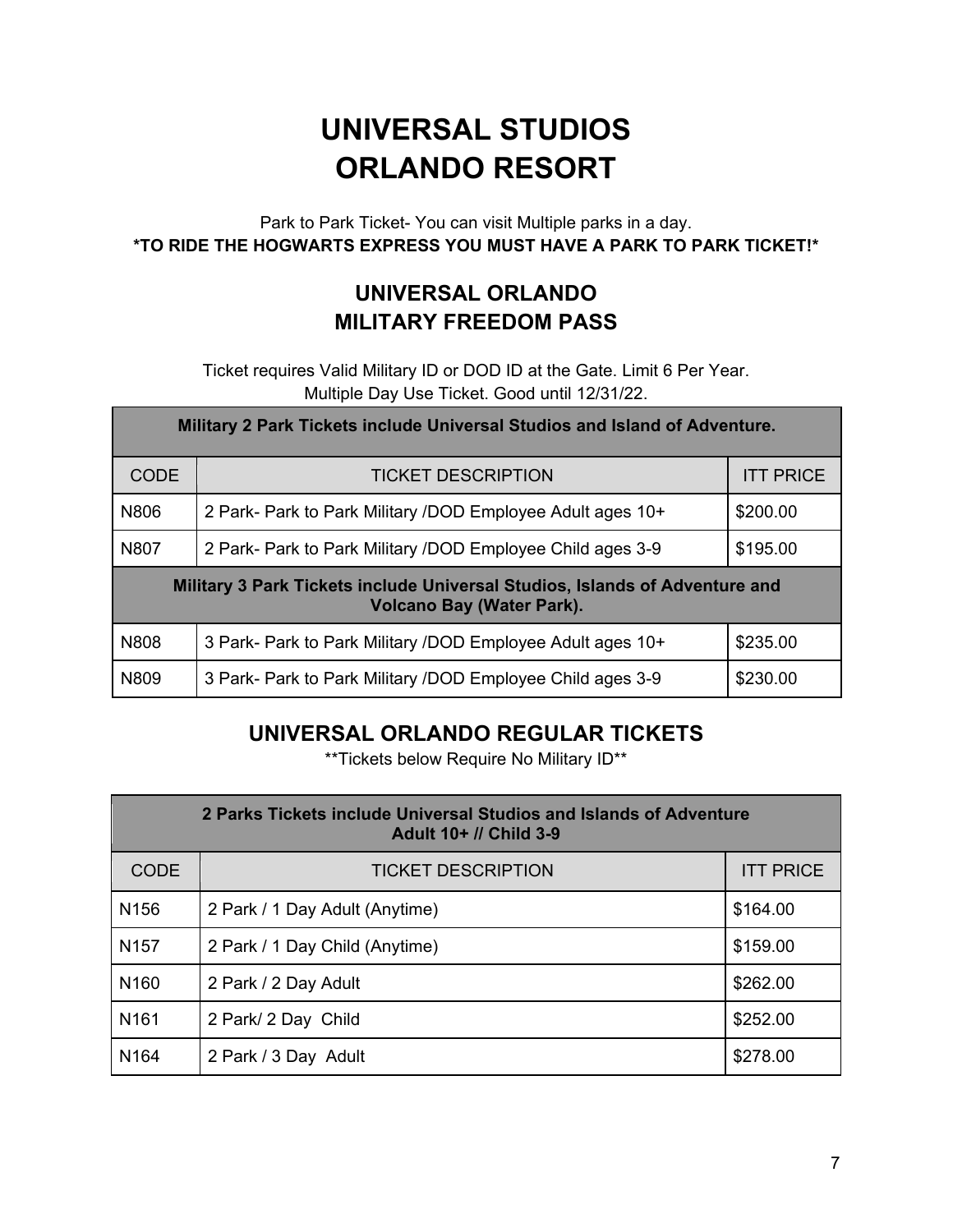| <b>2 Park Tickets Continued</b>                                                                                                   |                                   |          |  |
|-----------------------------------------------------------------------------------------------------------------------------------|-----------------------------------|----------|--|
| N <sub>165</sub>                                                                                                                  | 2 Park / 3 Day Park to Park Child | \$268.00 |  |
| N <sub>168</sub>                                                                                                                  | 2 Park / 4 Day Park to Park Adult | \$293.00 |  |
| N <sub>169</sub>                                                                                                                  | 2 Park / 4 Day Park to Park Child | \$283.00 |  |
| N <sub>172</sub>                                                                                                                  | 2 Park / 5 Day Park to Park Adult | \$302.00 |  |
| N <sub>173</sub>                                                                                                                  | 2 Park / 5 Day Park to Child      | \$292.00 |  |
| 3 Parks Tickets include Universal Studios, Islands of Adventure and<br><b>Volcano Bay (Water Park).</b><br>Adult 10+ // Child 3-9 |                                   |          |  |
| N <sub>174</sub>                                                                                                                  | 3 Park / 2 Day Park to Park Adult | \$300.00 |  |
| N175                                                                                                                              | 3 Park / 2 Day Park to Park Child | \$290.00 |  |
| N178                                                                                                                              | 3 Park / 3 Day Park to Park Adult | \$315.00 |  |
| N179                                                                                                                              | 3 Park / 3 Day Park to Park Child | \$305.00 |  |
| N <sub>182</sub>                                                                                                                  | 3 Park / 4 Day Park to Park Adult | \$335.00 |  |
| N <sub>183</sub>                                                                                                                  | 3 Park / 4 Day Park to Park Child | \$325.00 |  |
| N186                                                                                                                              | 3 Park / 5 Day Park to Park Adult | \$355.00 |  |
| N <sub>187</sub>                                                                                                                  | 3 Park / 5 Day Park to Park Child | \$345.00 |  |

**Universal Horror Nights – Sales Period 06/16/2022 – 10/31/2022 Event may be too intense for younger children under 13. There are NO costumes, make-up or masks allowed at this event. Begins at 6:30pm with varying closing times.**

| P509 | Halloween Horror Nights - 2022 | \$70 |
|------|--------------------------------|------|
|      |                                |      |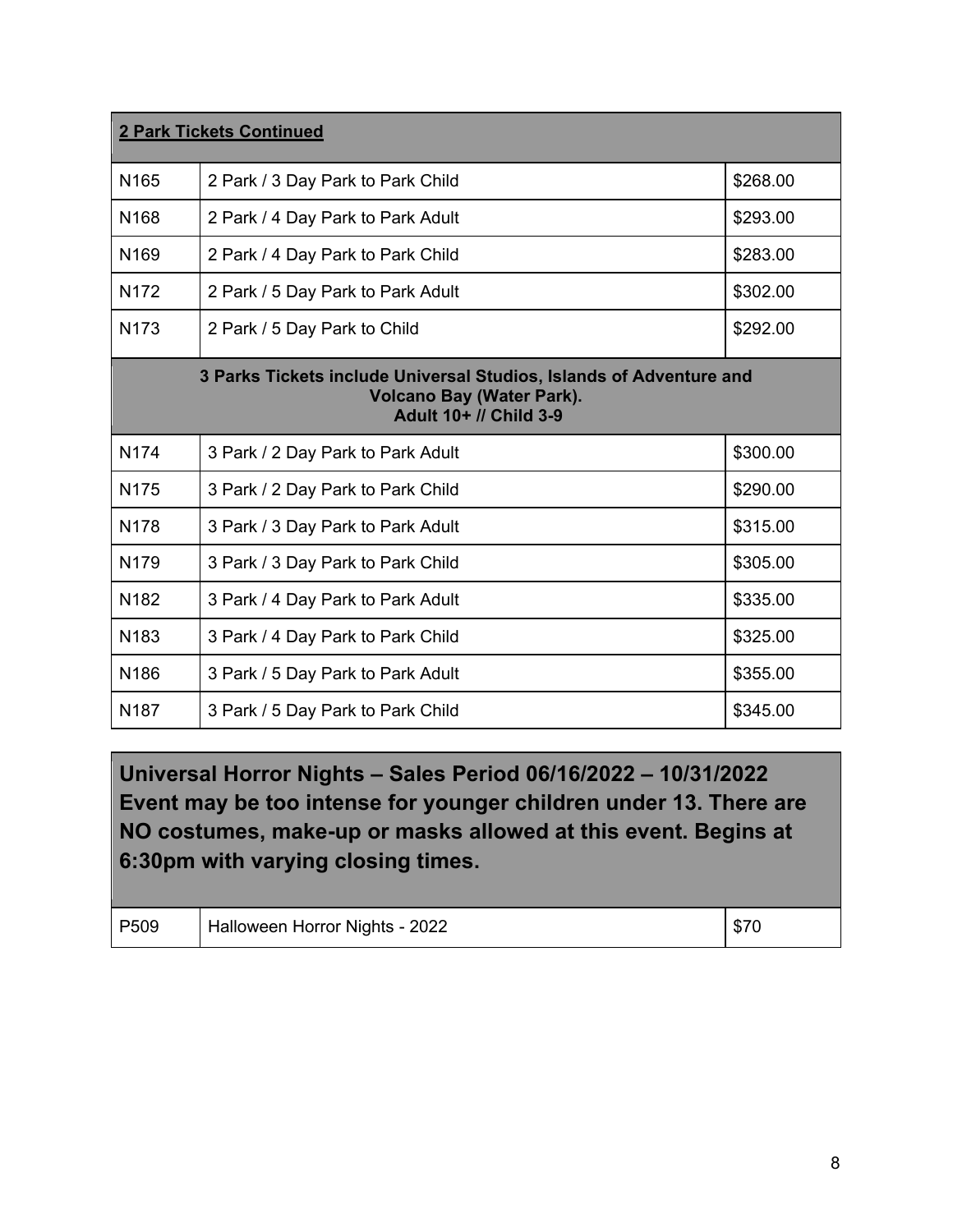## **KENNEDY SPACE CENTER**

Located in Merritt Island, FL

\*Physical Tickets need to be ordered 2-3 Weeks prior to travel\*

Adult 12+ // Child 3-11 // Under 3 Free

| CODE             | <b>TICKET DESCRIPTION</b>                       | <b>ITT PRICE</b> |
|------------------|-------------------------------------------------|------------------|
| P <sub>507</sub> | KSC Gen. Adult - Expires 1 year from 05/31/2022 | \$64.00          |
| P <sub>508</sub> | KSC Gen. Child - Expires 1 year from 05/31/2022 | \$56.00          |

## **MEDIEVAL TIMES**

Located in Kissimmee, FL

\*Physical Tickets need to be ordered 2-3 Weeks prior to travel\*

\*\*Questions about Reservations or Procedures call Medieval Times directly\*\*

| <b>CODE</b> | <b>TICKET DESCRIPTION</b>      | <b>ITT PRICE</b> |
|-------------|--------------------------------|------------------|
| N741        | Medieval Times Adult Ages 12+  | \$60.00          |
| N742        | Medieval Times Child Ages 3-11 | \$38.00          |

## **LEGOLAND RESORT**

Located in Winter Haven, FL

| <b>CODE</b>                                                                          | <b>TICKET DESCRIPTION</b>                           | <b>ITT PRICE</b> |  |
|--------------------------------------------------------------------------------------|-----------------------------------------------------|------------------|--|
| N866                                                                                 | 2 Day Admission Adult (Ages 3+ until 2/23           | \$85.00          |  |
| N867                                                                                 | 2 Day Admission and Water Park (Ages 3+ until 2/23) | \$95.00          |  |
| Legoland and Peppa Pig Theme Park – 2/24/22 Ages 2+ will need a ticket upon entering |                                                     |                  |  |
| N868                                                                                 | 2 Day Legoland & Peppa Pig Theme Park (Ages 2+)     | \$95.00          |  |

## **GATORLAND**

Located in Orlando, FL

\*Physical Tickets Need to be Ordered 2-3 Weeks prior to travel\*

\*\*Tickets Expire 12/31/2022\*\*

| <b>CODE</b>       | <b>TICKET DESCRIPTION</b>       | <b>ITT PRICE</b> |
|-------------------|---------------------------------|------------------|
| N <sub>2</sub> 10 | <b>Gatorland Adult '22</b>      | \$24.00          |
| N <sub>2</sub> 11 | Gatorland Child '22 (ages 3-12) | \$16.00          |
| N <sub>2</sub> 12 | Zip Line (Adult/Child)          | \$54.00          |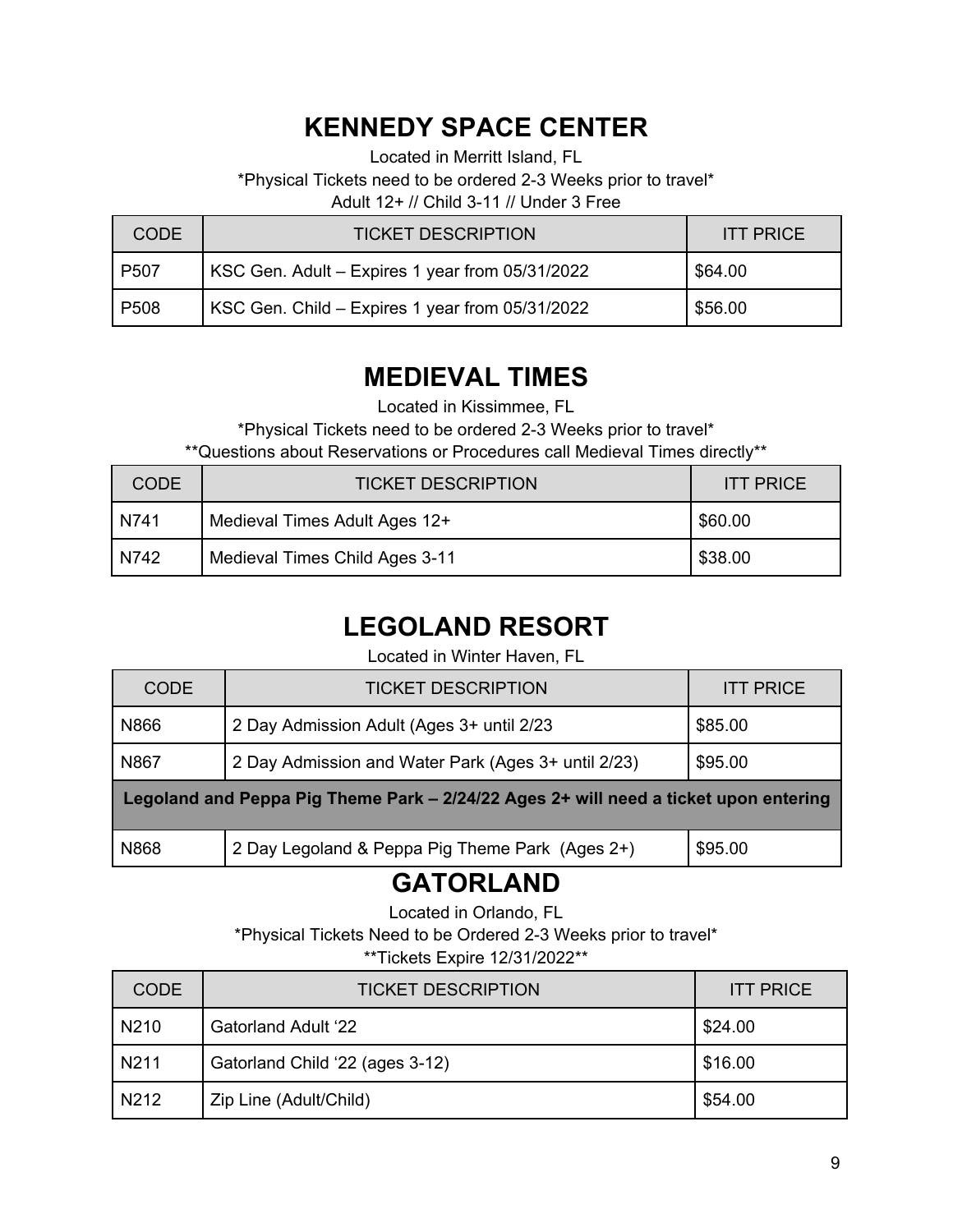## **ORLANDO**

\*Active Duty Members may be eligible for a limited amount of free tickets. Please check at www.wavesofhonor.com\*

| <b>SEAWORLD(SW)/ AQUATICA</b> |                                                                                                 |                  |  |
|-------------------------------|-------------------------------------------------------------------------------------------------|------------------|--|
| <b>CODE</b>                   | <b>TICKET DESCRIPTION</b>                                                                       | <b>ITT PRICE</b> |  |
| P <sub>525</sub>              | SW, Busch Gardens, Tampa Bay, Adventure Island, Seaworld &<br>Aquatica Orlando Annual Pass 2022 | \$350.00         |  |
| N893                          | SW FL 2 Park +2 All Day Dining 2022                                                             | \$150.00         |  |
| N895                          | SW FL 3 park + 3 All Day Dining 2022                                                            | \$180.00         |  |
| N782                          | SW Orlando 2 Park Ticket ages 3+                                                                | \$107.00         |  |
| N783                          | SW Orlando 3 Park Ticket ages 3+                                                                | \$120.00         |  |
| P <sub>511</sub>              | SW Orlando Single Day + All Day Dine- Military                                                  | \$84.00          |  |
| N978                          | Orlando Aquatica Single Visit 2022                                                              | \$65.00          |  |
| N979                          | Orlando Aquatica 1 Day + All Day Dine 2022                                                      | \$85.00          |  |
| P510                          | SW Orlando Single Day - Military                                                                | 65.00            |  |
| P <sub>5</sub> 12             | Orlando Aquatica Single Day Ticket- Military                                                    | \$48.00          |  |
| P514                          | SW Orlando 1 Visit with All Day Dine                                                            | \$125.00         |  |
| P <sub>513</sub>              | SW Orlando 1 Single Day Visit                                                                   | \$95.00          |  |

## **TAMPA**

| <b>BUSCH GARDENS/ ADVENTURE ISLAND TAMPA</b> |                                                             |                  |  |
|----------------------------------------------|-------------------------------------------------------------|------------------|--|
| <b>CODE</b>                                  | <b>TICKET DESCRIPTION</b>                                   | <b>ITT PRICE</b> |  |
| P <sub>519</sub>                             | 2022 Busch Gardens Tampa Bay & Adventure Island Fun<br>Card | \$185.00         |  |
| P517                                         | Adventure Island Tampa Single Day                           | \$55.00          |  |
| P <sub>515</sub>                             | Busch Gardens Tampa 1 Day '22                               | \$96.00          |  |
| P516                                         | Busch Gardens Tampa Single Day with All Day Dining          | \$125.00         |  |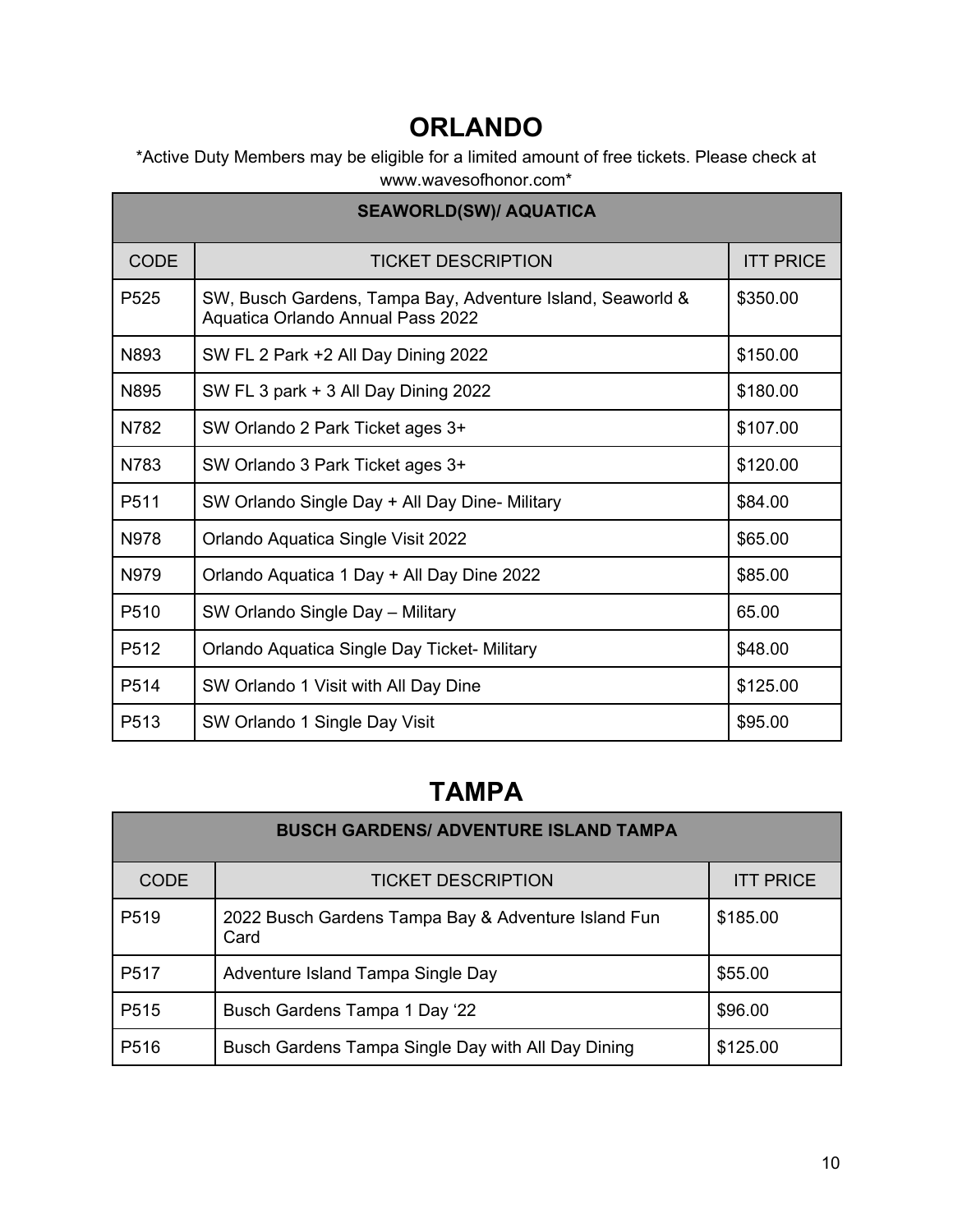## **DISNEYLAND**

Park include: Disneyland & Disney California Adventure For more information visit [www.Disneyland.disney.go.com](http://www.disneyland.disney.go.com/)

#### **Disneyland Military Salute 2022**

Disney's 3 Day or 4 Day Military Promotional Tickets expire and may not be used after 16 December 2022. Limit 6 per year. Ages 3+ In addition, these tickets may not be used on the following blackout dates: **BLACKOUT DATES: 4/9/22-4/17/22 ; 12/16/22-12/31/22 ; 12/16/23-12/31/23** at all Disneyland Theme Parks.

**"Eligible Service Members" are active or retired members of the U.S. military, including the National Guard, Reservists, the U.S. Coast Guard, the Commissioned Corps of the Public Health Service (PHS) and the Commissioned Corps of the National Oceanic and Atmospheric Administration (NOAA). ONLY!**

| <b>CODE</b> | <b>TICKET DESCRIPTION</b>                                      | <b>ITT PRICE</b> |
|-------------|----------------------------------------------------------------|------------------|
| N614        | DL 3 Day Park Hopper Exch 21/22                                | \$220.00         |
| P345        | DL 3 Day Park Hopper with Genie+ (Offer begins April 11, 2022) | \$280.00         |
| N615        | DL 4 Day Park Hopper Exch 21/22                                | \$255.00         |
| P346        | DL 4 Day Park Hopper with Genie+ (Offer begins April 11, 2022) | \$335.00         |

#### **DISNEYLAND 1 PARK PER DAY**

\*\*Non-Military and Military can use these Tickets\*\* No Military ID Needed. No Limit Per Year. May be purchased as a gift. Adults ages 10+ // Child ages 3-9

| <b>CODE</b>                                                                                   | <b>TICKET DESCRIPTION</b>   | <b>ITT PRICE</b> |  |
|-----------------------------------------------------------------------------------------------|-----------------------------|------------------|--|
| N761                                                                                          | 1 Day 1 Park Adult          | \$104.00         |  |
| N762                                                                                          | 1 Day 1 Park Child          | \$98.00          |  |
| N815                                                                                          | 1 Day 1 Park Adult & Genie+ | \$124.00         |  |
| N816                                                                                          | 1 Day 1 Park Child & Genie+ | \$118.00         |  |
| ^^** ABOVE 4 TICKET OPTIONS HAVE BLACKOUT DATES: 12/16/22-12/31/22; 12/16/23-<br>12/31/23**^^ |                             |                  |  |
| N765                                                                                          | 2 Day 1 Park Adult          | \$242.00         |  |
| N766                                                                                          | 2 Day 1 Park Child          | \$229.00         |  |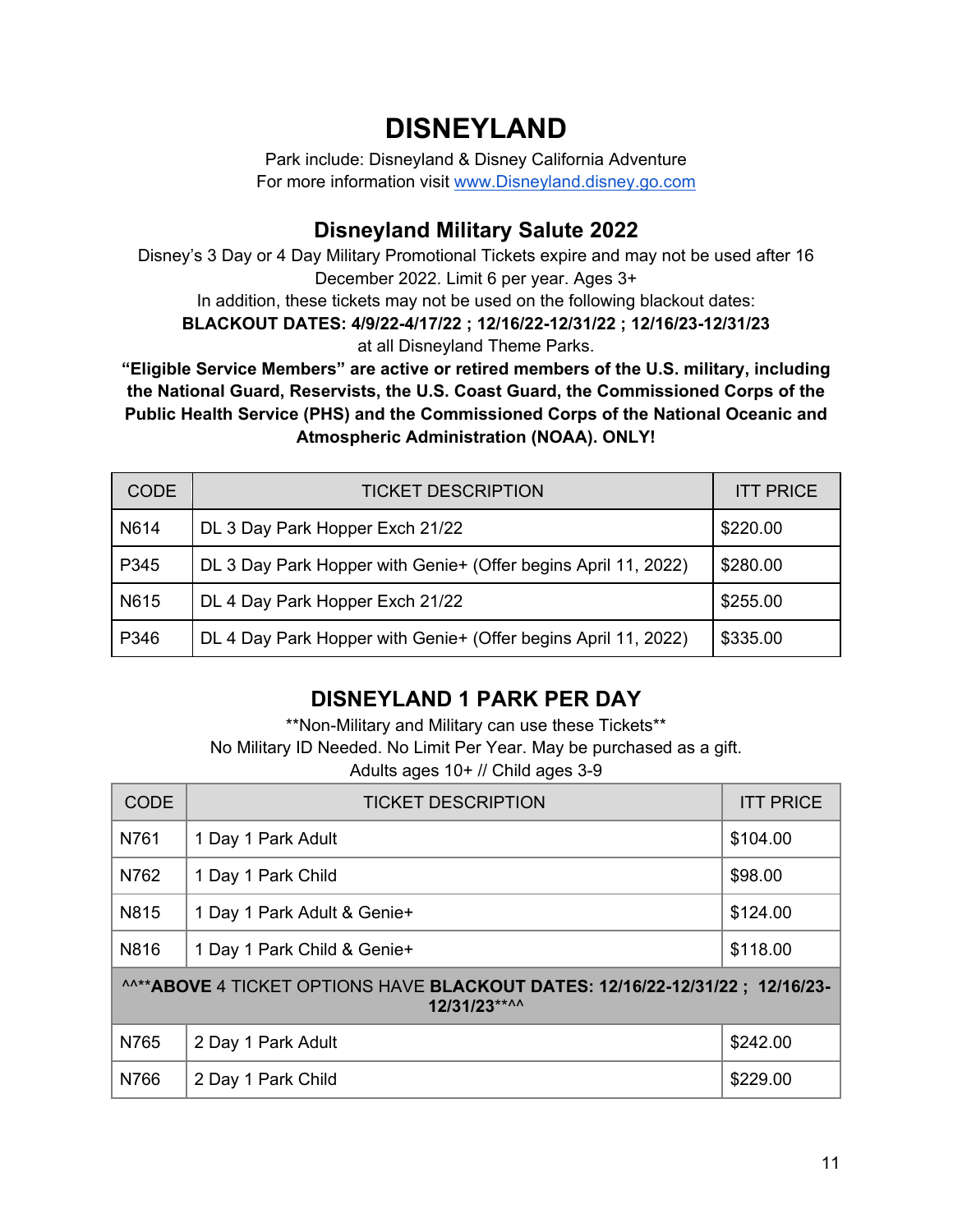| <b>Disneyland 1 Day 1 Park Continued</b> |                             |          |  |
|------------------------------------------|-----------------------------|----------|--|
| N819                                     | 2 Day 1 Park Adult & Genie+ | \$286.00 |  |
| N820                                     | 2 Day 1 Park Child & Genie+ | \$272.00 |  |
| N769                                     | 3 Day 1 Park Adult          | \$315.00 |  |
| N770                                     | 3 Day 1 Park Child          | \$295.00 |  |
| N823                                     | 3 Day 1 Park Adult & Genie+ | \$379.00 |  |
| N824                                     | 3 Day 1 Park Child & Genie+ | \$359.00 |  |
| N773                                     | 4 Day 1 Park Adult          | \$343.00 |  |
| N774                                     | 4 Day 1 Park Child          | \$324.00 |  |
| N827                                     | 4 Day 1 Park Adult & Genie+ | \$427.00 |  |
| N828                                     | 4 Day 1 Park Child & Genie+ | \$408.00 |  |
| <b>N777</b>                              | 5 Day 1 Park Adult          | \$362.00 |  |
| N778                                     | 5 Day 1 Park Child          | \$343.00 |  |
| N831                                     | 5 Day 1 Park Adult & Genie+ | \$466.00 |  |
| N832                                     | 5 Day 1 Park Child & Genie+ | \$447.00 |  |

#### **DISNEYLAND PARK HOPPER**

| N763 | 1 Day Park Hopper Adult          | \$156.00 |
|------|----------------------------------|----------|
| N764 | 1 Day Park Hopper Child          | \$150.00 |
| N817 | 1 Day Park Hopper Adult & Genie+ | \$184.00 |
| N818 | 1 Day Park Hopper Child & Genie+ | \$178.00 |
| N767 | 2 Day Park Hopper Adult          | \$300.00 |
| N768 | 2 Day Park Hopper Child          | \$285.00 |
| N821 | 2 Day Park Hopper Adult & Genie+ | \$345.00 |
| N822 | 2 Day Park Hopper Child & Genie+ | \$330.00 |
| N771 | 3 Day Park Hopper Adult          | \$371.00 |
| N772 | 3 Day Park Hopper Child          | \$352.00 |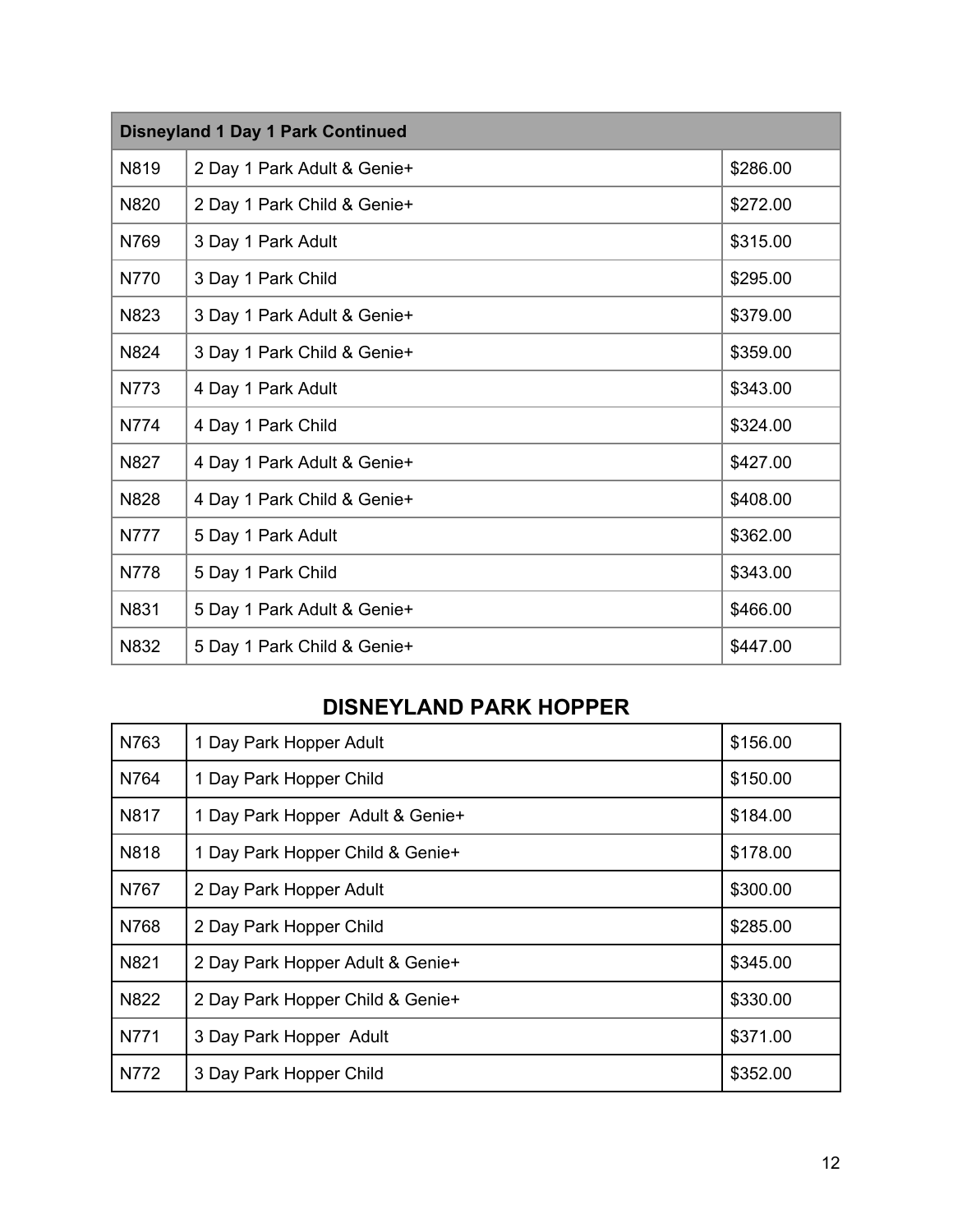| <b>Disneyland Park Hopper Continued</b> |                                     |          |  |
|-----------------------------------------|-------------------------------------|----------|--|
| N825                                    | 3 Day Park Hopper Adult & Genie+    | \$437.00 |  |
| N826                                    | 3 Day Park Hopper Child & Genie+    | \$418.00 |  |
| N775                                    | 4 Day Park Hopper Adult             | \$400.00 |  |
| N776                                    | 4 Day Park Hopper Child             | \$381.00 |  |
| N829                                    | 4 Day Park Hopper Adult & Genie+    | \$486.00 |  |
| N830                                    | Day Park Hopper Child & Genie+<br>4 | \$466.00 |  |
| N779                                    | 5 Day Park Hopper Adult             | \$420.00 |  |
| N780                                    | 5 Day Park Hopper Child             | \$400.00 |  |
| N833                                    | 5 Day Park Hopper Adult & Genie+    | \$525.00 |  |
| N834                                    | 5 Day Park Hopper Child & Genie+    | \$506.00 |  |

## **Universal Studios Hollywood**

#### **Valid until 9/30/2022**

#### **\*\*Check their website for Covid-19 Policies\*\***

#### **Below Black Out Dates Apply**

#### **4/14/22-4/16/22 7/1/22-7/4/22 7/29/22-7/29/22**

| N813 | USH - 1 Day Any time General Admission 22 | \$104.00     |
|------|-------------------------------------------|--------------|
| N814 | USH - 12 Month Annual Pass 21/22          | $1$ \$149.00 |

## **Knott's Berry Farm Theme Park**

#### **Tickets are special ordered every Tuesday, 2-3 weeks to arrive**

| N697 | Knott's Berry Farm Monday - Thursday '22 | TBD |
|------|------------------------------------------|-----|
| N698 | Knott's Berry Farm Any Day 3+            | TBD |
| N732 | Knott's Berry Farm Military Tribute '22  | TBD |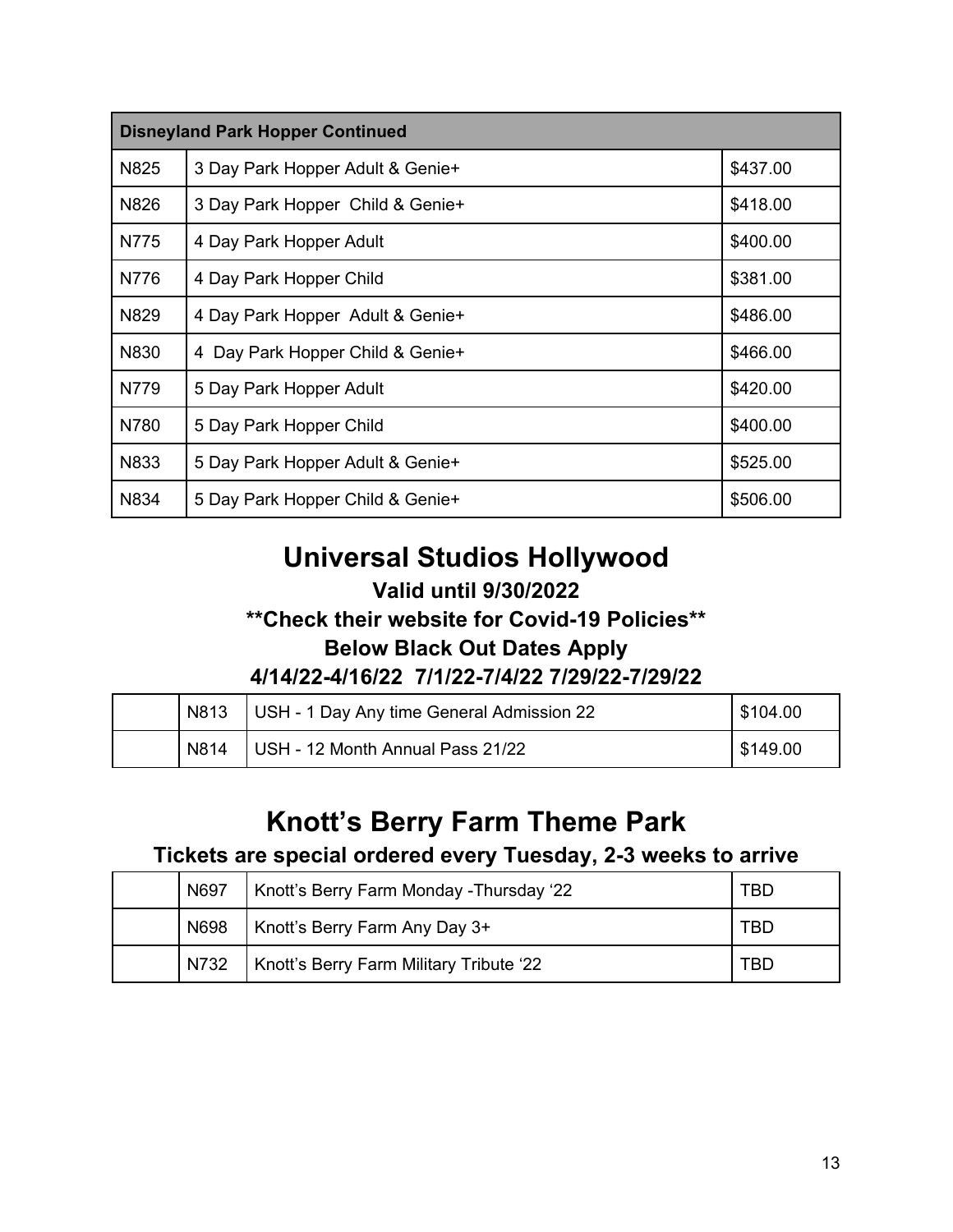| P <sub>527</sub> | SW San Diego Single Day + All Day Dine Bundle | \$105.00 |
|------------------|-----------------------------------------------|----------|
| P <sub>526</sub> | SW San Diego Any Day '22 Ages 3+              | \$80.00  |
| P <sub>528</sub> | Sesame Place San Diego Single Day '22 Ages 3+ | \$71.00  |

# **SeaWorld San Diego**

## **San Diego Zoo & Safari Park**

#### **Adults 12+ – Children 3-11**

| N <sub>134</sub> | SD Zoo Adult '22                                     | TBD        |
|------------------|------------------------------------------------------|------------|
| N <sub>135</sub> | SD Zoo Children (3-11) '22                           | TBD        |
| N <sub>136</sub> | SD Safari Park Adult '22                             | <b>TBD</b> |
| N <sub>137</sub> | SD Safari Park Children (3-11) '22                   | <b>TBD</b> |
| N <sub>127</sub> | (2) Visit Pass SD Zoo & Safari Park Ad '22           | TBD        |
| N <sub>128</sub> | (2) Visit Pass SD Zoo & Safari Park Child (3-11) '22 | TBD        |

# **Legoland California**

| N497             | Legoland 1 Day General Admission Adults 13+                            | \$71.00 |
|------------------|------------------------------------------------------------------------|---------|
| N498             | Legoland 1 Day General Admission Child Ages 3-12                       | \$68.00 |
| N499             | Legoland CA & Sealife Hopper + Second day Free Adult 13+               | \$85.00 |
| N <sub>500</sub> | Legoland CA & Sealife Hopper +2 <sup>nd</sup> Day Free Child Ages 3-12 | \$80.00 |
| N963             | Legoland CA Resort Hopper + 2 <sup>nd</sup> Day Free Adult             | \$91.00 |
| N964             | Legoland CA Resort Hopper + 2 <sup>nd</sup> Day Free Child             | \$85.00 |

## **Medieval Times**

#### **Tickets are special ordered every Tuesday, 2-3 weeks to arrive Check their website for reservations**

| N743 | Med Times Buena Park Ad '22    | \$55.00 |
|------|--------------------------------|---------|
| N744 | Med Times Buena Park Child '22 | \$38.00 |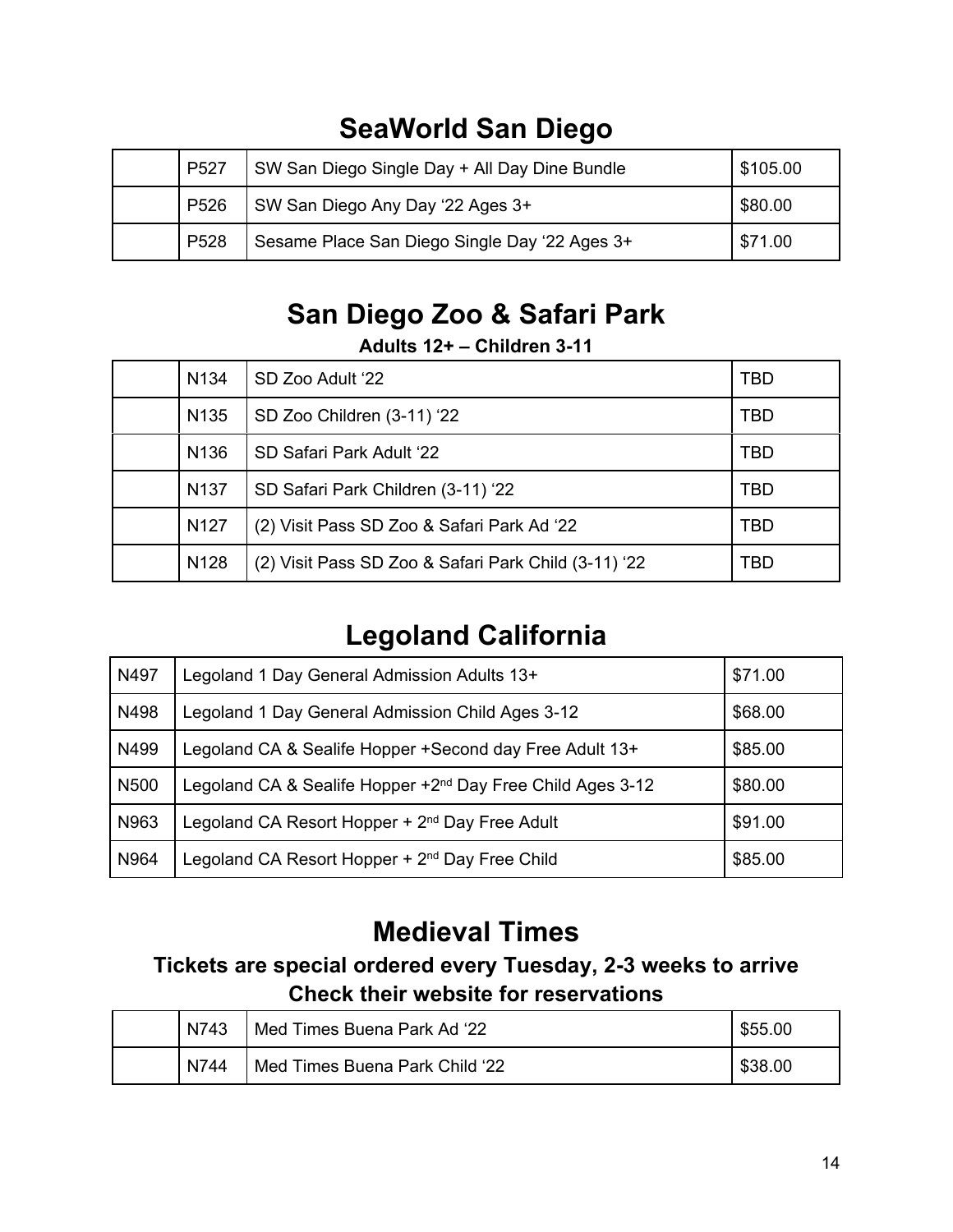## **Hollywood Wax Museum**

#### **Tickets are special ordered every Tuesday, 2-3 weeks to arrive**

| M865 | H.W.M. Ad '22                              | \$26.00 |
|------|--------------------------------------------|---------|
| N216 | $H.W.M.$ Child '22                         | \$15.00 |
| M867 | Guinness Worlds Records Museums Adults '22 | \$25.00 |
| M868 | Guinness Worlds Records Museums Child '22  | \$13.00 |
| M869 | Wax & Guinness Combo Adult '22             | \$32.00 |
| M870 | Wax & Guinness Combo Child '22             | \$17.00 |



# **INFORMATION TICKETS & TRAVEL**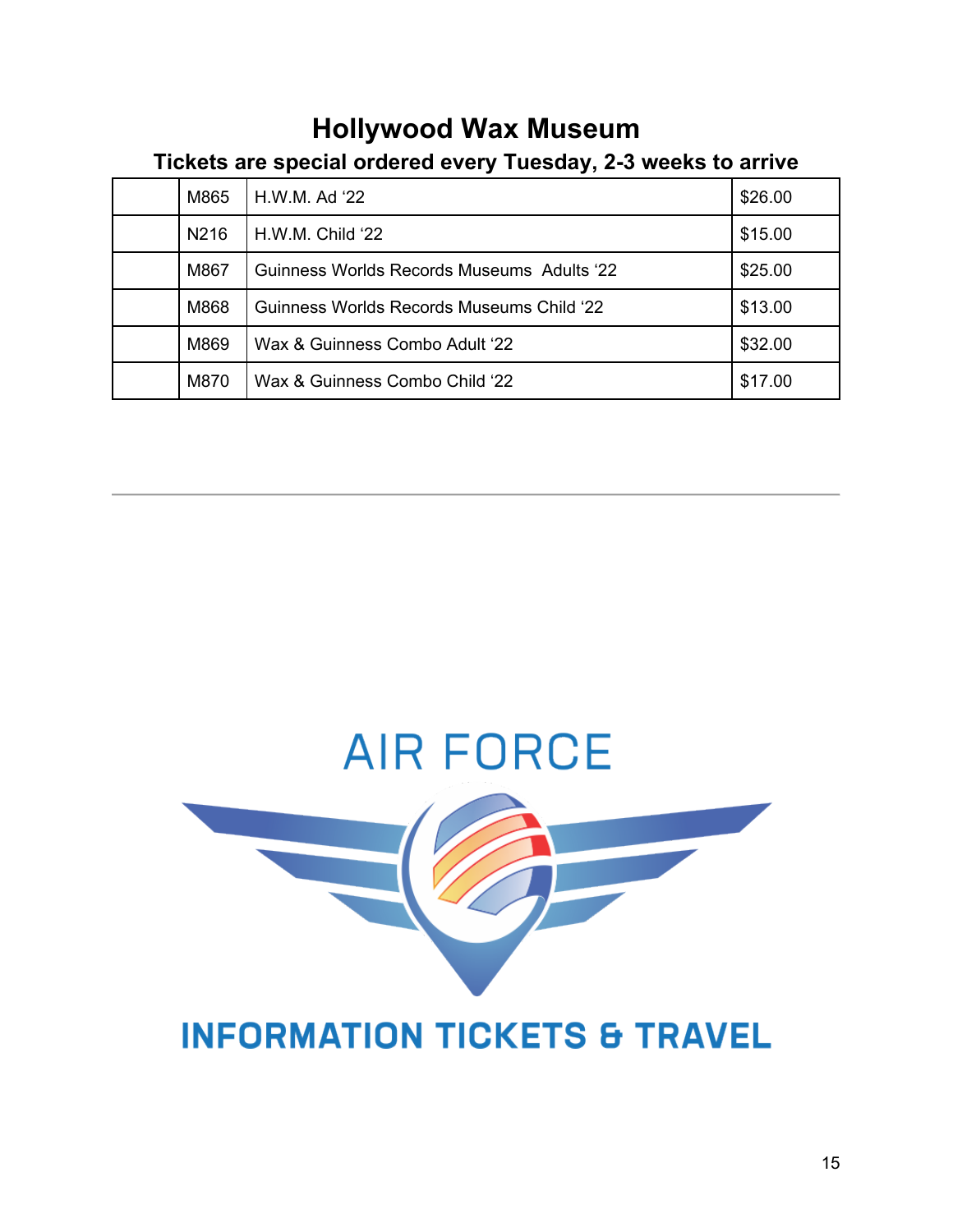# **TEXAS Sea World San Antonio, TX**

| P <sub>533</sub> | SW San Antonio Single Day Ticket             | \$78.00  |
|------------------|----------------------------------------------|----------|
| P534             | SW San Antonio Single Day + All Day Dining   | \$110.00 |
| P <sub>535</sub> | Aquatica San Antonio Single/Any Day Ticket   | \$68.00  |
| P <sub>537</sub> | SW & Aquatica San Antonio 2Park-2Day FLEX    | \$85.00  |
| P <sub>538</sub> | SW & Aquatica San Antonio 2Park-3Day FLEX    | \$90.00  |
| P <sub>536</sub> | SW & Aquatica San Antonio 2Park/1 Day Ticket | \$78.00  |

# **Six Flags Fiesta San Antonio, TX**

#### **Tickets are special ordered every Tuesday, 2-3 weeks to arrive**

|  | N936 | Six Flags San Antonio General Admission '22 | \$35.00 |
|--|------|---------------------------------------------|---------|
|--|------|---------------------------------------------|---------|

# **Legoland Discovery Center And Sea Life Aquarium San Antonio, TX**

**Adults must be accompanied by a child to visit Legoland Discovery. Reservation Date and Times are required for Sea Life Aquarium Adult 13+// Child 3-12**

| N953 | LDC Gen Adm Adult '22        | \$18.00 |
|------|------------------------------|---------|
| N954 | LDC Gen Adm Child '22        | \$16.00 |
| N955 | SLC Gen Adm Adult '22        | \$17.00 |
| N956 | SLC Gen Adm Child '22        | \$16.00 |
| N957 | LDC & SL Combo Ticket Ad '21 | \$30.00 |
| N958 | LDC & SL Combo Ticket Ch '21 | \$28.00 |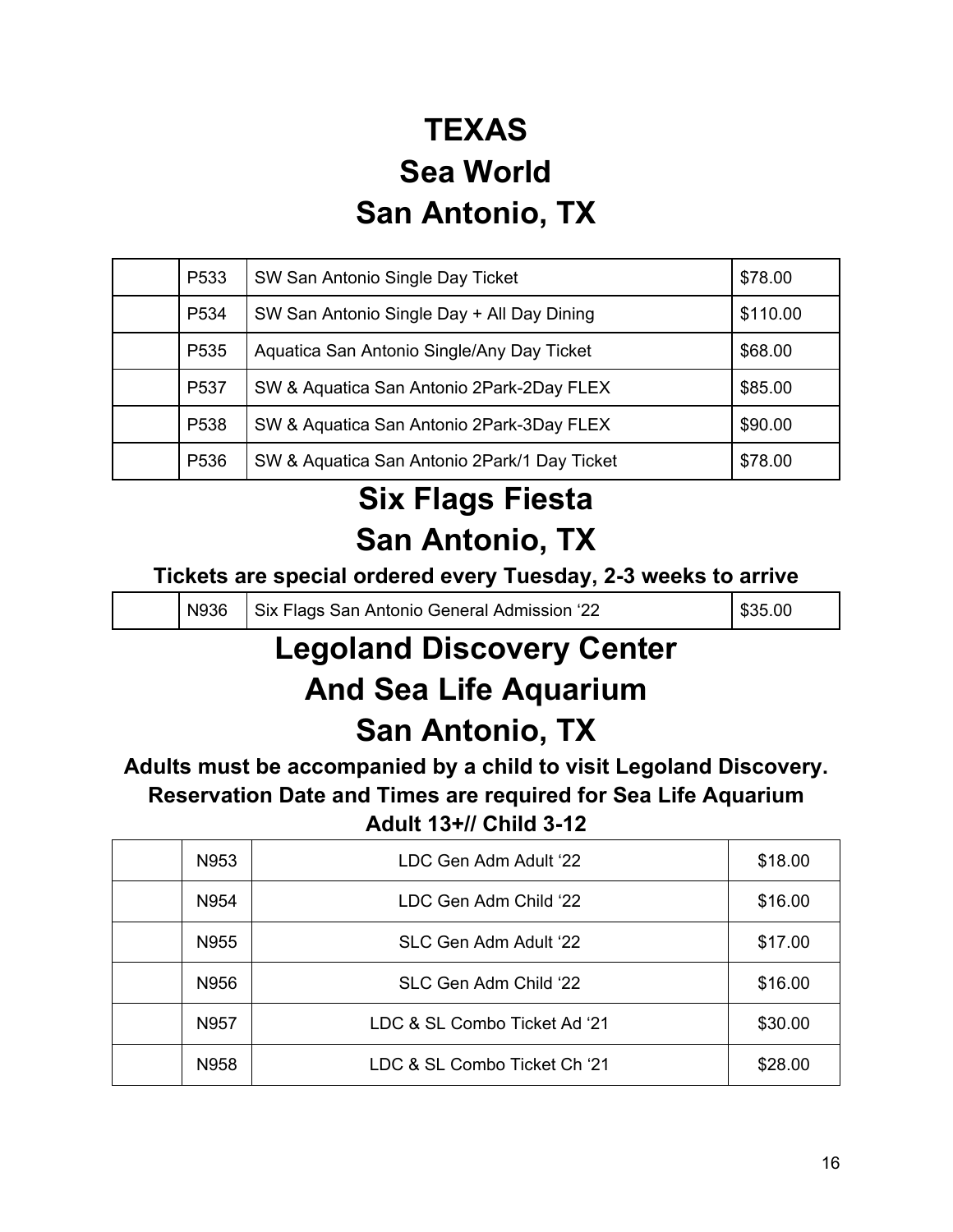# **Six Flags Over Texas Arlington, TX**

**Tickets are special ordered every Tuesday, 2-3 weeks to arrive Six Flags Blackout Dates: 10/8, 10/15, 10/22, 10/29/2022 Hurricane Harbor Blackout Dates: 5/30, 7/2, 7/4, 7/9, 7/16, 7/23, 7/30, 9/5/2022 Go online to Purchase Parking Ticket: \$35.00 (same as at the park)**

| N984 | SFOT Arlington, TX - General Admission Ages 3+ '22<br>(April $9^{th}$ – Oct 30 <sup>th</sup> ) | \$45.00 |
|------|------------------------------------------------------------------------------------------------|---------|
| N985 | SFOT Arlington, TX - Hurricane Harbor Ages 3+ '22<br>(Opens May 21 – Sept $5th$ )              | \$30.00 |
| N986 | Six Flags Arlington, TX - Thrill Seeker Pass '22                                               | \$85.00 |

# **Medieval Times Dallas, TX**

#### **Tickets are special ordered every Tuesday, 2-3 weeks to arrive**

| N749 | Medieval Times Dallas, TX - Gen Adm Adult "22 | \$60.00 |
|------|-----------------------------------------------|---------|
| N750 | Medieval Times Dallas, TX Gen Adm Child '22   | \$38.00 |

# **Scottsdale Arizona Medieval Times**

#### **Tickets are special ordered every Tuesday, 2-3 weeks to arrive Adults 12+ – Children 3-11**

| N759 | Medieval Times Scottsdale, AZ - Gen Adm Adult "22 | \$48.00 |
|------|---------------------------------------------------|---------|
| N760 | Medieval Times Scottsdale, AZ Gen Adm Child '22   | \$38.00 |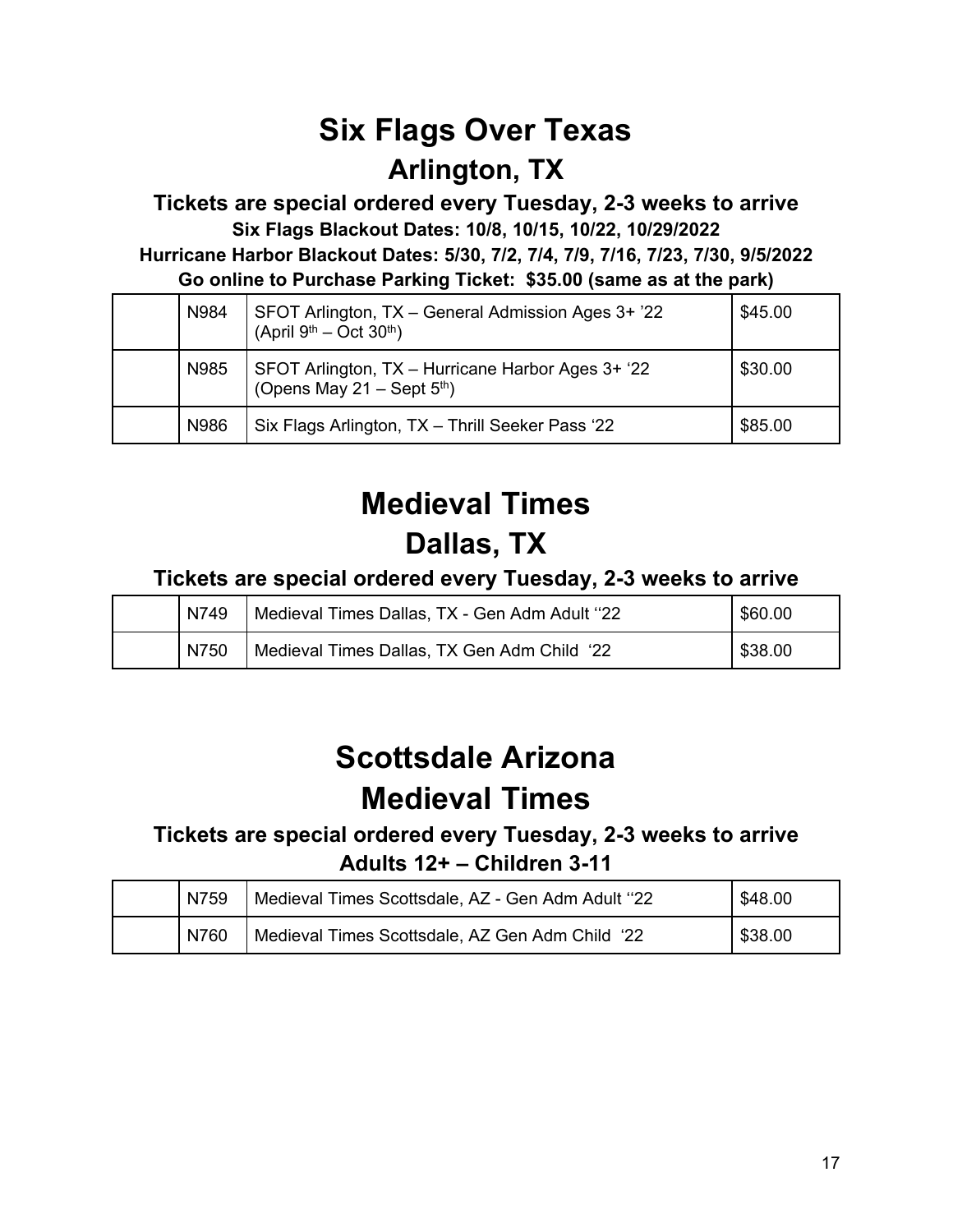# **New York Legoland**

#### **Bus Transportation Info:**

- **1- Day LEGOLAND New York Resort with Bus is a non-commissionable ticket for the infant ticket.**
- **2- Round trip bus transportation is provided from Port Authority Bus Terminal New York City: 625 8th Avenue New York, NY.**
- **3- Port Authority gate for transportation to Legoland New York is 409. Please check board at terminal to confirm.**
- **4- Guest must visit ticket booths at Port Authority to obtain bus ticket located 1st floor, South building, Booths 11-15.**
	- **5- Please check<https://www.legoland.com/new-york/> for any updates. 6- Guest must visit the park on scheduled date.**

| N901 | Legoland New York - Gen Adm '22 (Ages 3+) | \$50.00 |
|------|-------------------------------------------|---------|
| P347 | LLNY Gen Adult (14+) '22 + Bus            | \$93.00 |
| P348 | LLNY Gen Child (3-13) '22 + Bus           | \$71.00 |
| P349 | LLNY Gen Infant (0-2) '22 +Bus            | \$20.00 |

# **Denver, CO Elitch Gardens**

# **(Seasonal)**

# **Tickets - TBA Spring/Summer of '22**

|  | Elitch Gardens Denver, CO - Gen Adm 3+/Buy 3 Get 1 Free | \$45.00 |
|--|---------------------------------------------------------|---------|
|  | Elitch Gardens Denver, CO - Seasonal Pass               | \$75.00 |
|  | Elitch Gardens Denver, CO - Parking Voucher             | \$17.00 |
|  | Elitch Gardens Denver, CO - Meal Voucher                | \$16.00 |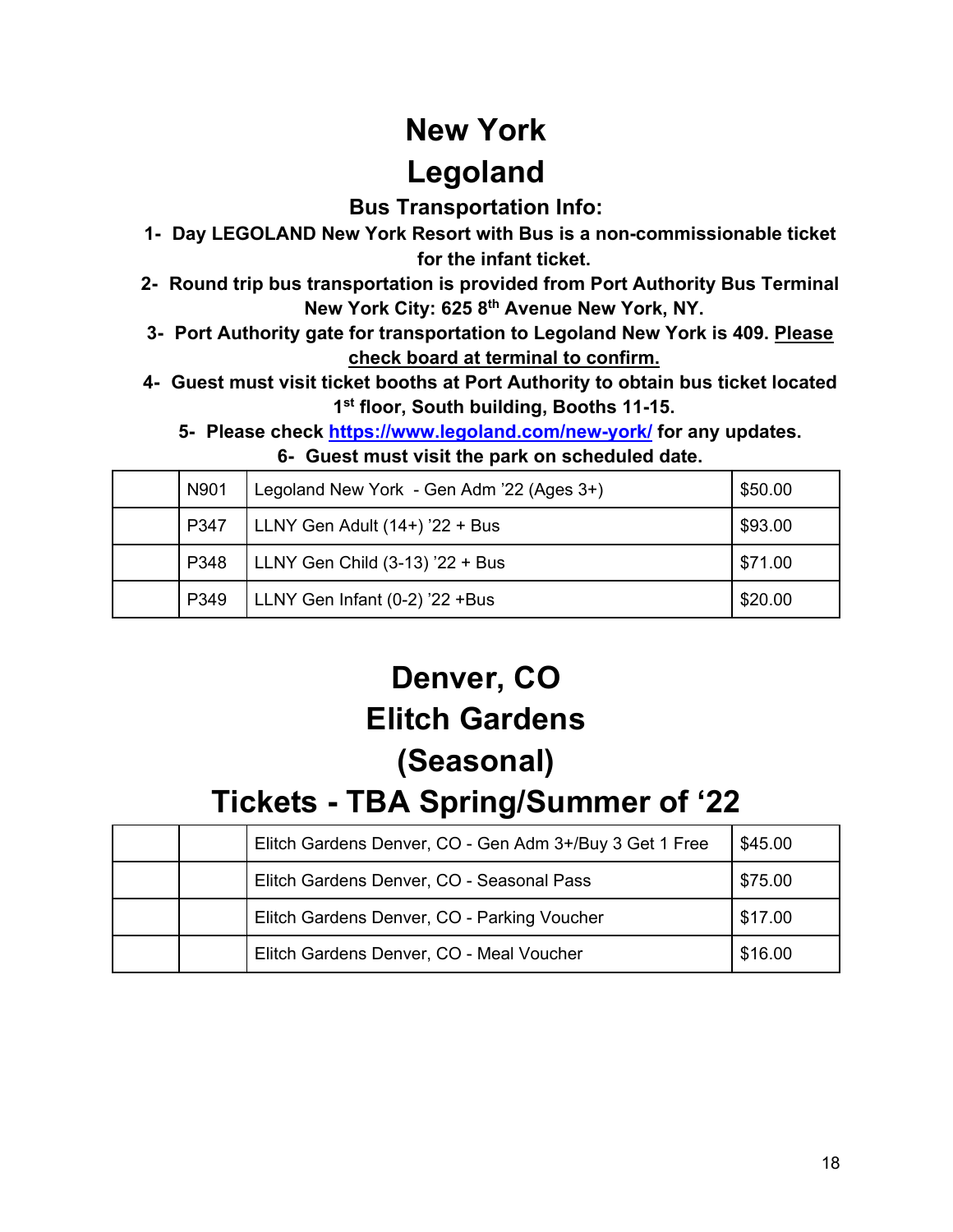

# **ALBUQUERQUE, NM Tramway Tickets**

**Tramway Hours of Operation: 9am-8pm**

**\*Tramway and Ten-3 Restaurant Closed every Tues/Wed for Maintenance - Winter Season\* (Maintenance Schedule could change In the Spring and Summer Season)**

## **Tickets are "Date Specific" not "Time Specific"**

|                                                                                                                                                                     |  | Tramway Albuquerque, NM - General Admission Thurs-<br>Monday                                                                      | \$16.00 |  |
|---------------------------------------------------------------------------------------------------------------------------------------------------------------------|--|-----------------------------------------------------------------------------------------------------------------------------------|---------|--|
| **Same Day Tramway Tickets - Sold only at the ITT Office between 1500-1700<br>Must Go The Same Day to receive the Special Sale Price!!!!**<br>See Below for details |  |                                                                                                                                   |         |  |
|                                                                                                                                                                     |  | Tramway Albuquerque, NM -<br>Sold for Thursday, Friday & Monday Only!<br>Same Day Ticket - Purchased between the hours - 3pm-5pm. | \$10.00 |  |

## **Old Town Ghost Tours of New Mexico (Night Tours)**

## **Advance reservation required please call - 505.246.TOUR Tickets are available at the ITT Offices**

|  | Old Town Ghost Tour, Gen Adm Adult        | \$27.00 |
|--|-------------------------------------------|---------|
|  | Old Town Ghost Tour, Gen Adm Child (6-12) | \$20.00 |

# **Old Town Historic Tours of New Mexico (Day Tours)**

## **Advance reservation required please call - 505.246.TOUR Tickets are available at the ITT Offices**

|  | Old Town Historic Tour, Gen Adm Adult        | \$27.00 |
|--|----------------------------------------------|---------|
|  | Old Town Historic Tour, Gen Adm Child (3-12) | \$20.00 |